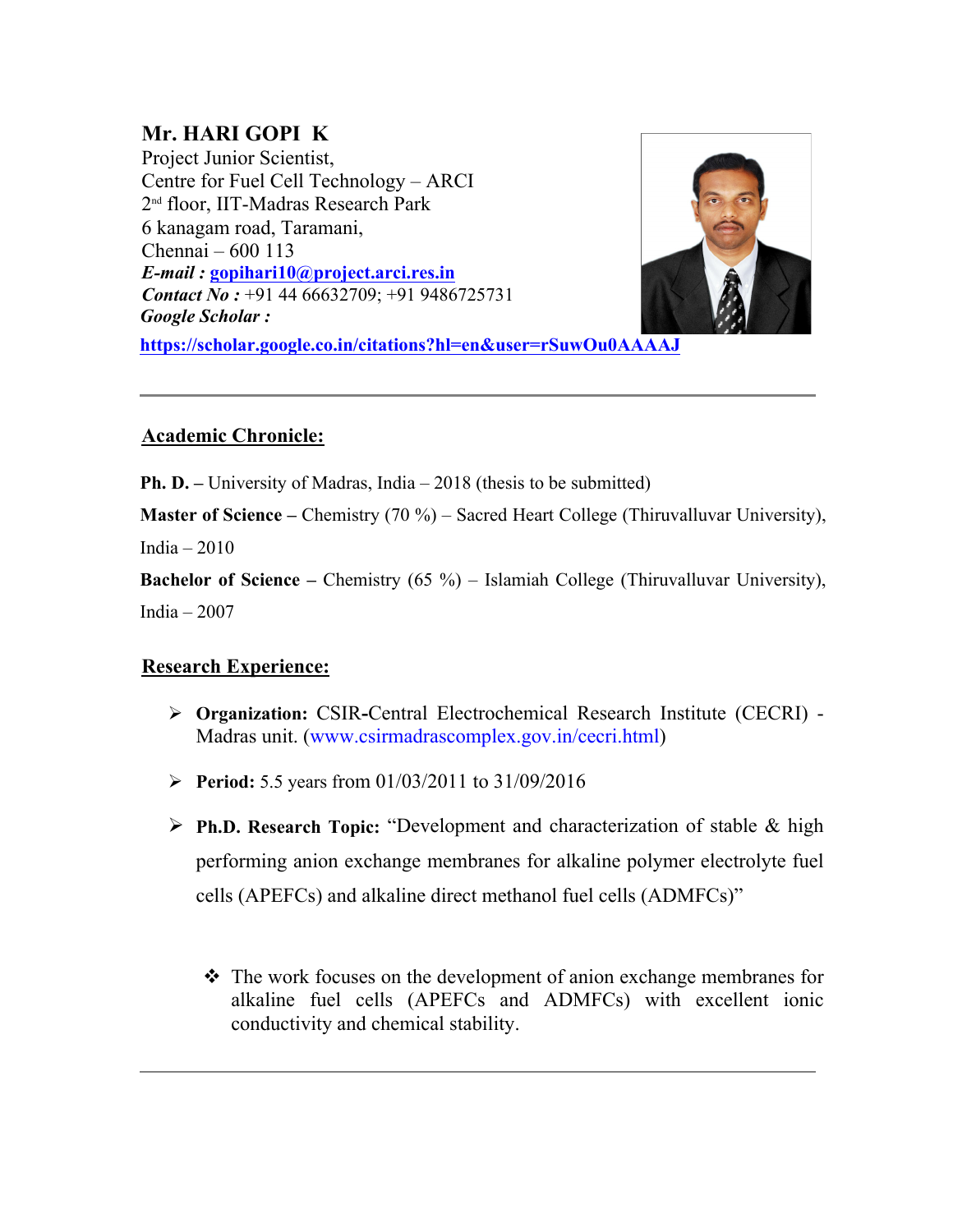### **List of Journal Publications:**

- 1. **K. Hari Gopi**, Santoshkumar D. Bhat, "Anion exchange membrane from polyvinyl alcohol functionalized with quaternary ammonium groups via alkyl spacers", **Ionics** 2017 (https://doi.org/10.1007/s11581-017-2272-x).
- 2. **K Hari Gopi**, Santoshkumar D Bhat, Akhila Kumar Sahu, P Sridhar, "Quaternized poly(phenylene oxide) anion exchange membrane for alkaline direct methanol fuel cells in KOH-free media", **Journal of Applied Polymer Science** 2016, 133, 43693.
- 3. **K Hari Gopi**, S Gouse Peera, S D Bhat, P Sridhar, S Pitchumani, "Preparation and characterization of quaternary ammonium functionalized poly (2, 6-dimethyl-1, 4 phenylene oxide) as anion exchange membrane for alkaline polymer electrolyte fuel cells", **International Journal of Hydrogen Energy** 2014, 39, 2659-2668.
- 4. **K Hari Gopi**, S Gouse Peera, S D Bhat, P Sridhar, S Pitchumani, "3-Methyltrimethylammonium poly (2, 6-dimethyl-1, 4-phenylene oxide) based anion exchange membrane for alkaline polymer electrolyte fuel cells", **Bulletin of Materials Science** 2014, 37, 877-881.
- 5. S Sasikala, **K Hari Gopi,** Santoshkumar D Bhat, "Sulfosuccinic acid-sulfonated polyether ether ketone/organo functionalized microporous zeolite-13X membrane electrolyte for direct methanol fuel cells", **Microporous and Mesoporous Materials** 2016, 236, 38–47.
- 6. S Gouse Peera, S Meenakshi, **K Hari Gopi**, Santoshkumar D Bhat, P Sridhar, S Pitchumani, "Impact on the ionic channels of sulfonated poly (ether ether ketone) due to the incorporation of polyphosphazene: a case study in direct methanol fuel cells", **RSC Advances** 2013, 3, 14048-14056.

#### **Research work presented in National/International Conferences:**

1. K. Hari Gopi, Ashwin Nambi and N. Rajalakshmi, "Development of air cooled PEFC stack - design of land and pillar flow field and its flow analysis validation by computational fluid dynamics (CFD)", Poster presentation in **6 th International**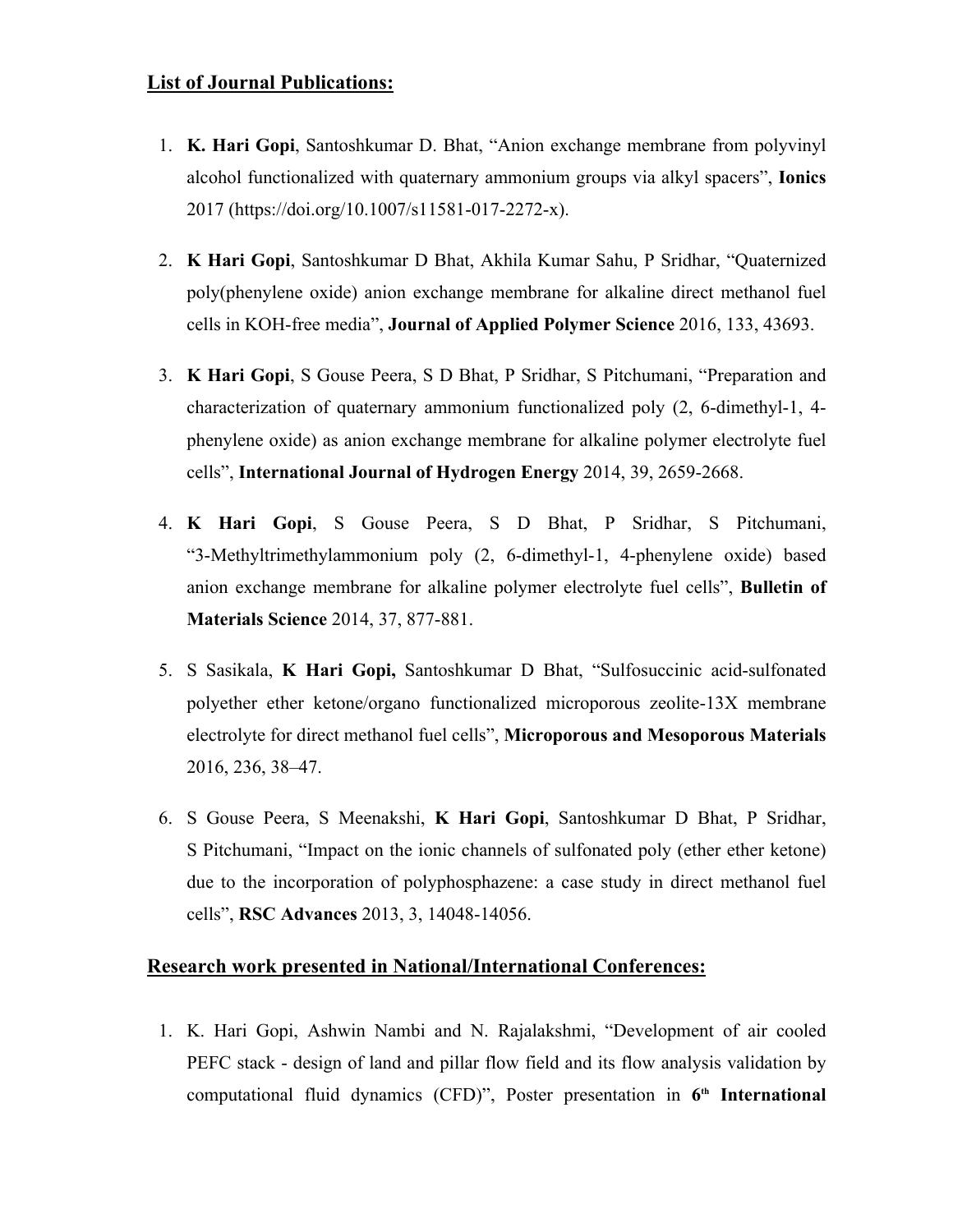**Hydrogen and Fuel Cell Conference (IHFC-2017)** held during 10–12 December 2017 at Hotel Hyatt, Pune.

- 2. K. Hari Gopi and Santoshkumar D. Bhat, "Development of anion exchange membrane electrolyte from polyvinyl alcohol functionalized with quaternary ammonium groups via alkyl spacers", Oral presentation in **International Conference on Membrane Technology and its Applications (MEMSEP 2017)** held during 21–23 February 2017 at National Institute of Technology, Tiruchirappalli.
- 3. K. Hari Gopi, Santoshkumar D. Bhat and Akhila Kumar Sahu, "Quaternized poly (2,6-dimethyl-1,4-phenylene oxide) anion exchange membrane for alkaline direct methanol fuel cells (ADMFCs)", Poster presentation in **International Symposium on Polymer Science and Technology (MACRO-2015)** held at Indian Association for the Cultivation of Science, Kolkata during 23–26 January 2015.
- 4. K. Hari Gopi, Santoshkumar D. Bhat and Akhila Kumar Sahu, "Quaternized poly (2,6-dimethyl-1,4-phenylene oxide) anion exchange membrane for alkaline direct methanol fuel cells (ADMFCs)", Oral presentation in **International Conference on Electrochemical Science and Technology (ICONEST-2014)** held at Indian Institute of Science (IISC), Bangalore during 7–9 August 2014.
- 5. K. Hari Gopi, Santoshkumar D. Bhat and Akhila Kumar Sahu, "Quaternized poly (2,6-dimethyl-1,4-phenylene oxide) anion exchange membrane for alkaline direct methanol fuel cells (ADMFCs)", Poster presentation at National Convention of Electrochemists **(NCE -18)** on **Emerging Trends in Electrochemical Engineering, Science and Technology** during 23–24 July 2014, at School of Chemistry-Madurai Kamaraj University, Madurai.
- 6. K. Hari Gopi presented in the **Indo-US Science and Technology Forum (IUSSTF-2014)** held at Hotel Green Park, Chennai during 3–4 April 2014.
- 7. K. Hari Gopi, S. Gouse Peera, Santoshkumar D. Bhat, P. Sridhar and S. Pitchumani, "Preparation and characterization of quaternary ammonium functionalized poly(2,6 dimethyl-1,4-phenylene oxide) as anion exchange membrane for alkaline polymer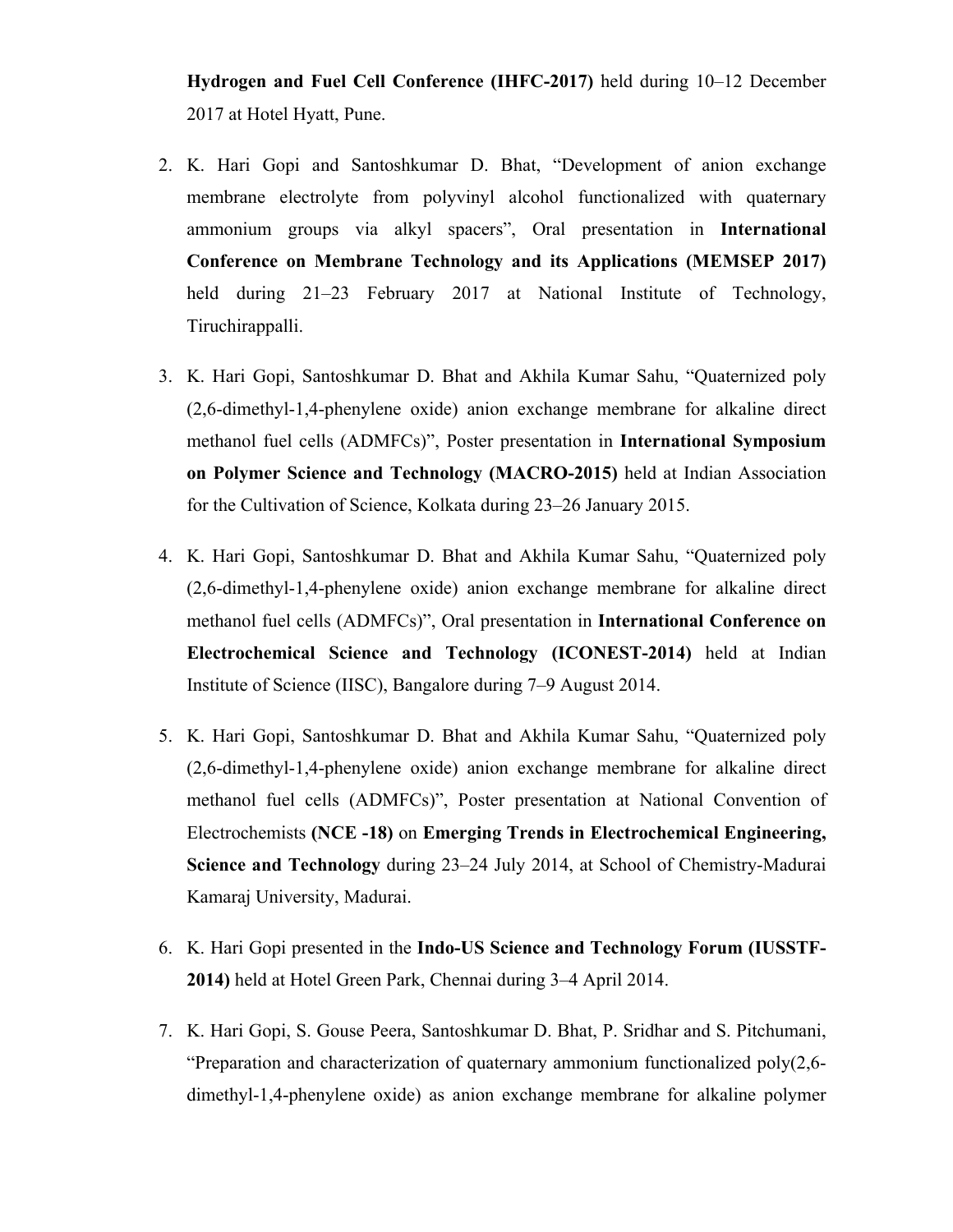electrolyte fuel cells", Poster Presentation in **4 th International Conference on Advances in Energy research (ICAER-2013)** held at Indian Institute of Technology Bombay during 10–12 December 2013.

### **Technical Skills:**

- Synthesis of novel polymer electrolyte membranes for fuel cell application and their physico-chemical characterization (NMR, FT-IR, AFM, SEM, TGA, etc.)
- $\triangle$  Electrochemical evaluation (Ionic conductivity  $\&$  durability) of fabricated polymer membranes.
- Assembly and single cell testing of in-house synthesized membrane for APEFC & ADMFC studies.
- Fabrication of Membrane Electrode Assembly (MEA) of varying active area by techniques like Brush coating, Decal method.

#### **Instruments handled:**

- $\triangleright$  Fuel cell test stations: Bitrode LCN100-36 (electronic load) & BioLogic FCT-150S
- $\triangleright$  K-coater (CCM electrode preparation)
- UV-Visible spectrophotometer UV-2450 (Shimadzu, Japan)
- Autolab PGSTAT-30 (FRA, GPES)
- Biologic VSP Modular 5 Channel Potentiostat (VMP 3B-20)
- $\triangleright$  FT-IR spectrophotometer Nicolet 6700 (Thermo Scientific).
- Density Meter Mettler Toledo
- Universal Testing Machine AGS-J 10kN (Shimadzu Autograph)